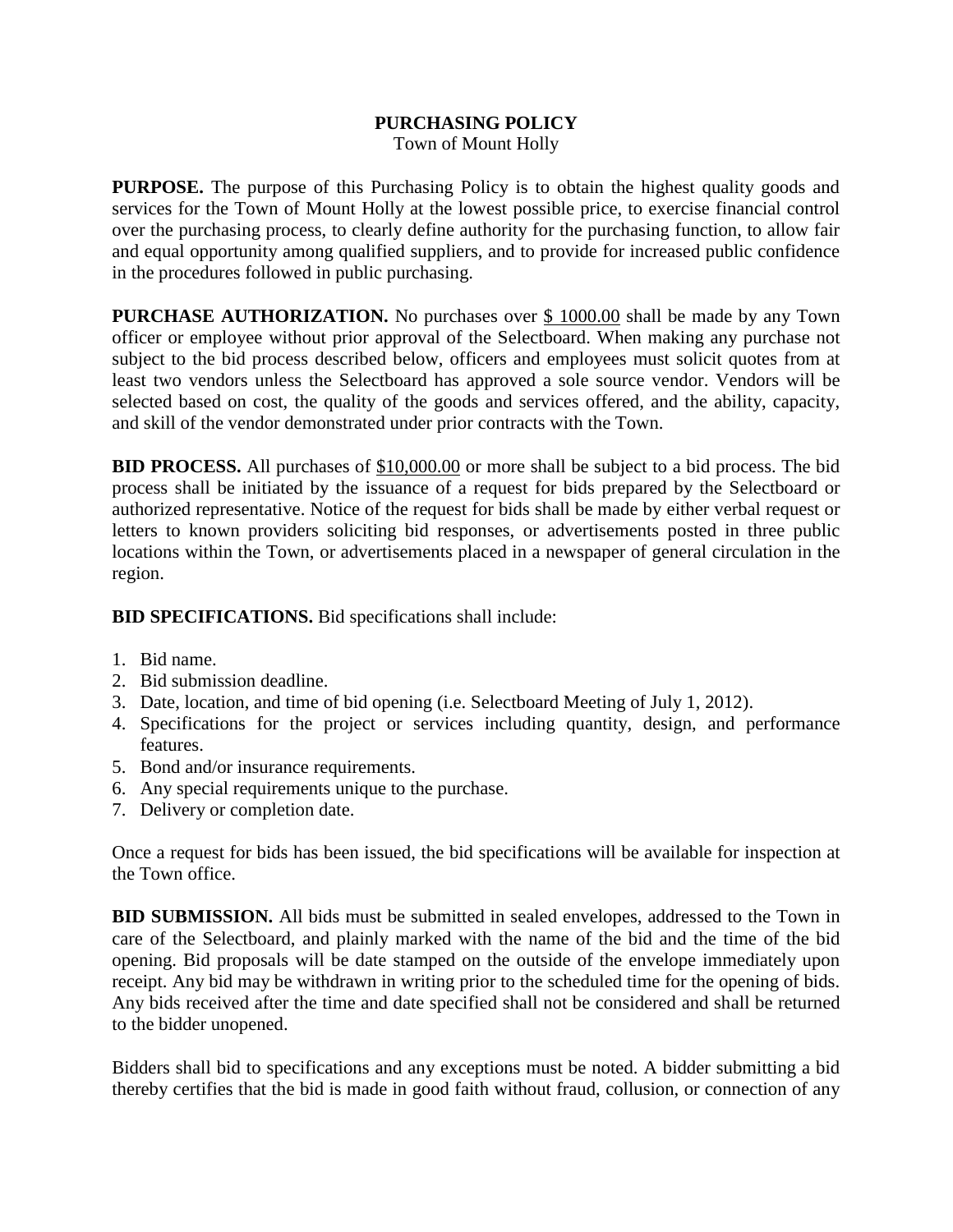kind with any other bidder for the same work, and that the bidder is competing solely on his/her behalf without connection with or obligation to any undisclosed person or firm. A bidder who declines to make a bid and does so in writing to the Selectboard shall be counted as a bidder in order to meet the requirements of a minimum of two bidders.

**BID OPENING.** Every bid received prior to the bid submission deadline will be publicly opened and read aloud by the Selectboard. The bid opening will include the name and address of bidder; for lump sum contracts, the lump sum base bid and the bid for each alternate; for unit price contracts, the unit price for each item and the total, if stated; and the nature and the amount of security furnished with the bid if required.

**CRITERIA FOR BID SELECTION.** In evaluating bids, the Selectboard will consider the following criteria:

- 1. Price.
- 2. Bidder's ability to perform within the specified time limits.
- 3. Bidder's experience and reputation, including past performance for the Town.
- 4. Quality of the materials and services specified in the bid.
- 5. Bidder's ability to meet other terms and conditions, including insurance and bond requirements.
- 6. Bidder's financial responsibility.
- 7. Bidder's availability to provide future service, maintenance, and support.
- 8. Nature and size of bidder.
- 9. Any other factors that the Selectboard determines are relevant and appropriate in connection with a given project or service.

The Selectboard reserves the right at its sole discretion to reject any and all bids, wholly or in part, to waive any informalities or any irregularities therein, to accept any bid even though it may not be the lowest bid, to call for rebids, to negotiate with any bidder, and to make an award which in its sole and absolute judgment will best serve the Town's interest. The Selectboard reserves the right to investigate the financial responsibility of any bidder to determine his or her ability to assure service throughout the term of the contract.

**CHANGE ORDERS.** If specification changes are made prior to the close of the bid process, the Request For Bids will be amended and notice shall be sent to any bidder who already submitted a bid and a new bid process will be initiated. Once a bid has been accepted, if changes to the specifications become necessary, the Selectboard will prepare a change order specifying the scope of the change. Once approved, the contractor and an authorized agent of the Town must sign the change order.

## **EXCEPTIONS**

**Sole Source Purchases.** If the Selectboard determines that there is only one possible source for a proposed purchase, it may waive the bid process and authorize the purchase from the sole source.